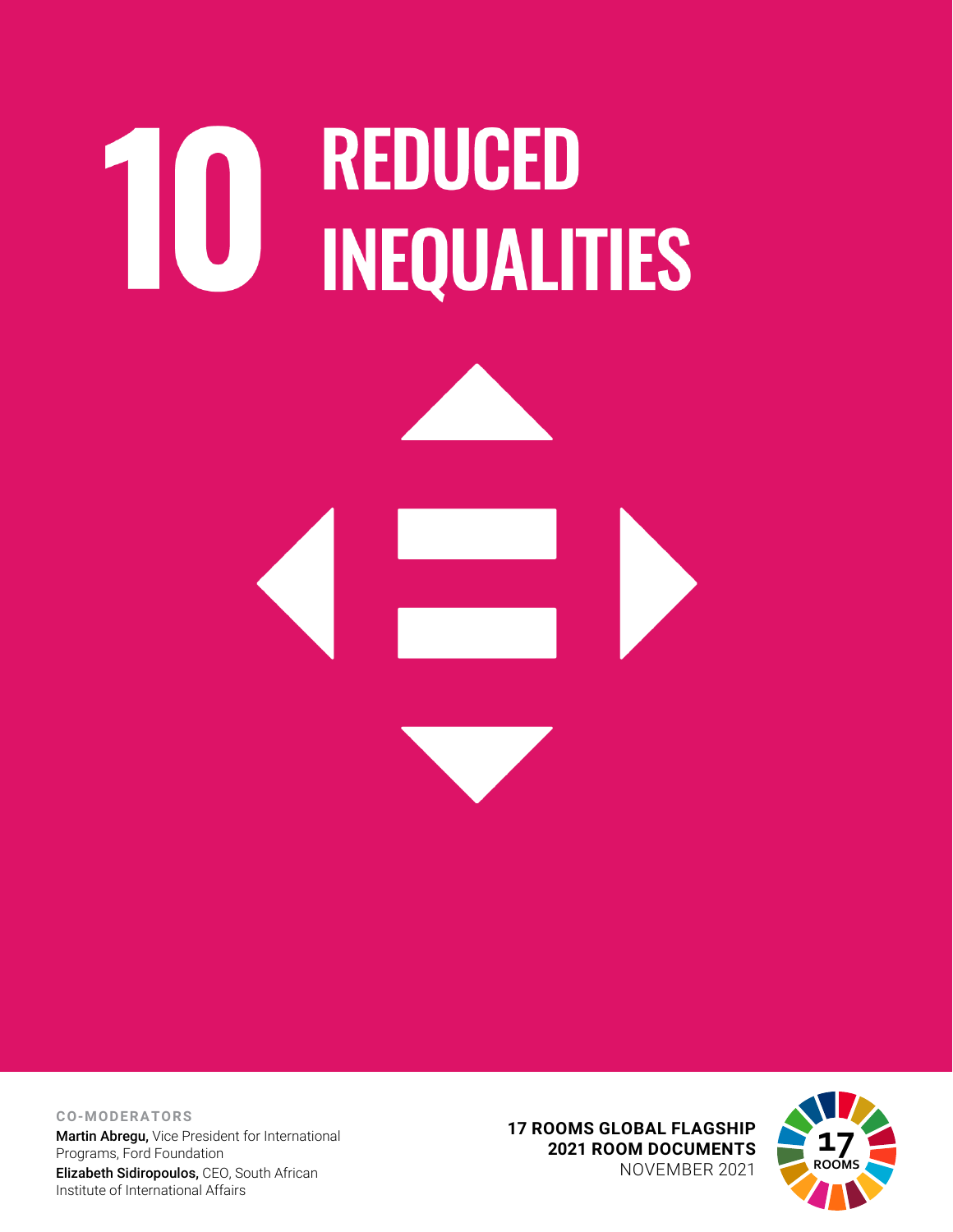This document was produced by Room 10, a working group for Sustainable Development Goal 10 on Reduced Inequalities, that convened as part of the annual 17 Rooms global flagship process in 2021. The [17](https://www.brookings.edu/project/17-rooms/)  [Rooms initiative](https://www.brookings.edu/project/17-rooms/) is co-hosted by the Center for Sustainable Development at The Brookings Institution and The Rockefeller Foundation. Each Room, one per SDG, was asked to identify actionable priorities that can be advanced by the end of 2022 to improve some component of 2030 outcomes for its respective Goal. Corresponding documents prepared by the other flagship Rooms are availabl[e here,](http://www.brookings.edu/17rooms2021) alongside a synthesis report prepared by the 17 Rooms secretariat.

This year, Room 10 brought together academics, policy strategists, and practitioners to identify and put forth fresh arguments for achieving COVID-19 vaccine equity. This document is a joint position paper capturing their discussions.

# **Are all lives truly created equal? Why apathy regarding vaccine inequity is reckless**

*Martin Abregu, Sandro Galea, Alexandra Haas, Alan Hirsch, Jeni Klugman, Benedict Phillips, Andrew Sheng, Elizabeth Sidiropoulos, Peter Singer, Alicia Ely Yamin*

### **Vaccine inequity unveils systemic inequality and leadership failure exposed by the pandemic.**

The COVID-19 pandemic and the (in)actions of the international community, individually and collectively, have exposed the deep and systemic inequalities and fractures nationally and globally. With some notable exceptions, they also exposed the grave failures of leadership at all levels that paralyzed effective responses and delayed recovery.

The most striking example was the grossly unequal access to vaccines throughout the world, which unveiled the deeper issues of global injustices and failure of global governance and imagination. Vaccine inequity deepens the rift between the wealthy and healthy few and the poor and impoverished many.

As of [September 25,](https://ourworldindata.org/covid-vaccinations) 44.4% of the world population has received at least one dose of a COVID-19 vaccine; 6.11 billion doses have been administered globally, but only 2.2% of people in low-income countries have received at least one dose.

This gaping inequity is dramatically narrowing the options for recovery and worsening the ability of those devastated by the pandemic to recover.

While billions in the South, especially health care and front-line workers, remain unvaccinated, the advanced economies are vaccinating children and rolling out booster shots, despite the [WHO call for a](https://news.un.org/en/story/2021/08/1097102)  [moratorium.](https://news.un.org/en/story/2021/08/1097102) We know why vaccine allocations are unjust. On one level, rich countries have been hoarding vaccines, contributing meagerly to the COVAX facility, withdrawing from COVAX, creating unaffordable pricing for developing countries, and allowing chaotic distribution based on bidding to suppliers and politics, as opposed to epidemiological needs.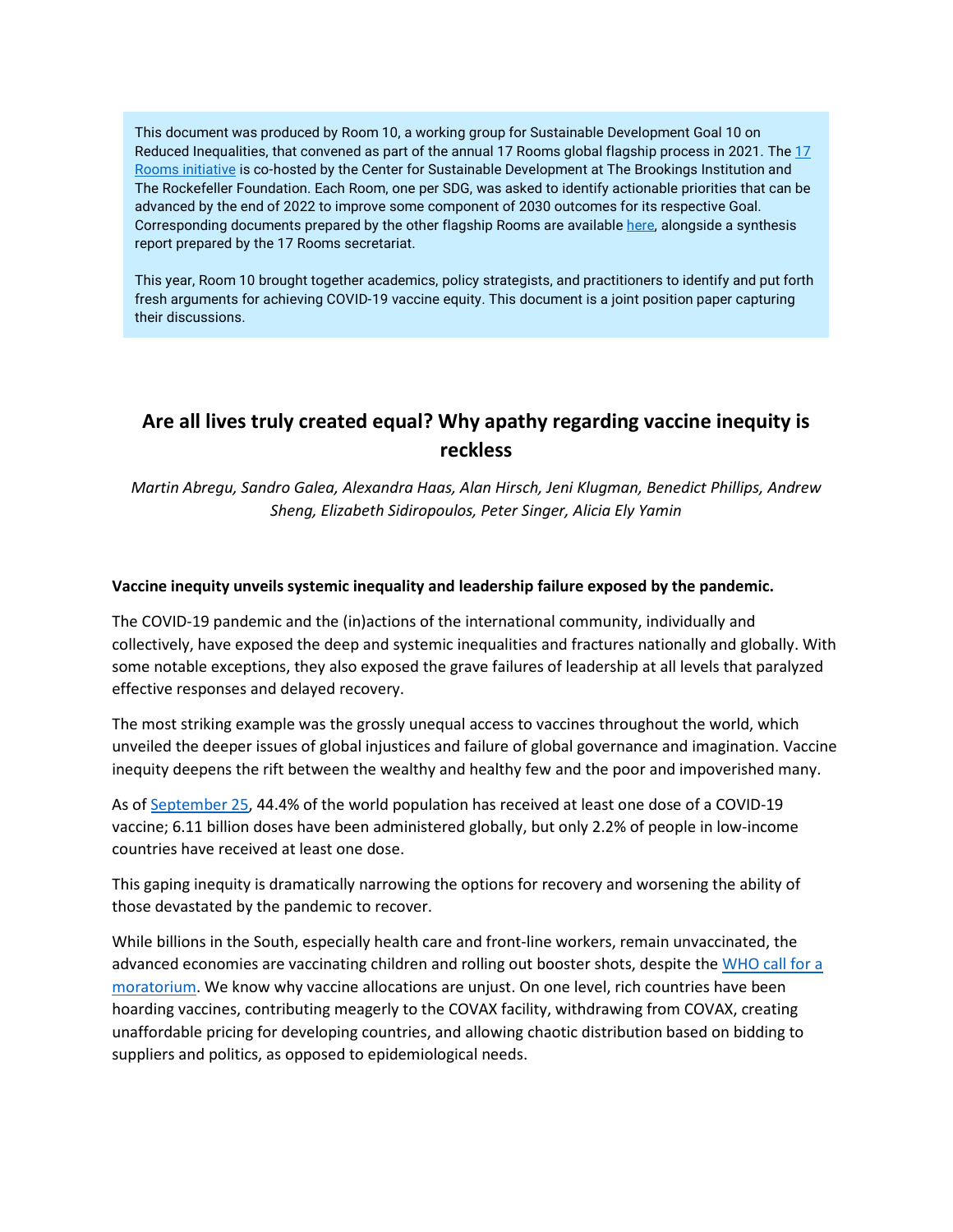At another level, a handful of wealthy countries resist waiving IP restrictions and transferring vaccine technologies and know-how. Combined with still-limited manufacturing capacity outside the rich countries these actions deepen structural vaccine inequality. This growing chasm between vaccinated people in the North and those in the South gives the coronavirus time and opportunity to spread and mutate. To call that "no-one is safe until everyone is safe", is not a platitude, it's a reality.

All efforts to address vaccine inequity have the same fundamental obstacle: lack of enlightened leadership—national and global, public, and corporate. Those in positions of great power and authority have advanced narrow national or financial interests, rather than caring and sharing to address the common fate of their own populations as well as all humanity. Too much blah blah about global collective interests, but more act in very narrow self-interest. In the age of pandemics and global shared fates, narrow self-interest is self-defeating.

This lack of global leadership is holding back progress on climate change and other pressing global challenges. Over a decade ago, wealthy countries committed to provide \$100 billion in climate finance annually for developing countries but this has yet to be achieved. In 2019, the amount committed was just under \$80 [billion.](https://www.oecd.org/newsroom/statement-from-oecd-secretary-general-mathias-cormann-on-climate-finance-in-2019.htm) Over the past 18 months, these countries mobilized \$17 [trillion](https://www.imf.org/en/Topics/imf-and-covid19/Fiscal-Policies-Database-in-Response-to-COVID-19) in emergency economic response but cannot meet their commitments to ensure equitable vaccine procurement and distribution. This gap between commitments and action says it all about the vaccine inequity.

The harsh reality is that international development assistance is crisis-driven and politicized. Political leaders think in the short-term for re-election, whereas long-term investment is critical for addressing the capacity to address planetary interconnected problems. Pandemic preparedness requires a system of development finance based more squarely on [Global Public Investment.](https://oecd-development-matters.org/2020/06/24/why-we-need-global-public-investment-after-covid-19/) We must fairly and proportionately share the rights and responsibilities of investing in essential global public goods, services, and infrastructure across countries in an ongoing sustained manner.

### **Who are the leaders who can make a difference?**

All political leaders can make a difference. But the geopolitical reality is that leaders of the most important economies in the global North, the G-7, China, and Russia, have a particular responsibility. Some have made vaccine donations to the global South but not on the scale required, while still vaccine hoarding and refusing to use their clout in ways to expand the "pie" for vaccine production. Over 100 leaders, almost entirely from low- and middle-income countries, have advocated for a temporary waiver of certain sections of the World Trade Organization Agreement on Trade-Related Aspects of Intellectual Property Rights (TRIPS) to enable countries to manufacture vaccines without enforcing certain IP obligations, among others. But Germany, the United Kingdom and the European Union, as well as a handful of other advanced economies, have ignored this option. The U.S.'s historic announcement that it would support a waiver has regrettably not been followed by robust engagements in negotiating a text at the WTO or placing pressure on allies.

Leadership is linked to accountability. When the connection between leaders and democratic interests is broken, people feel voiceless and countries face a crisis of legitimacy. The majority is becoming more aware that the concentration of private wealth and power has become so extreme that the leaders are beholden not to the many, but the few vested interests. Elites have a disproportionate voice and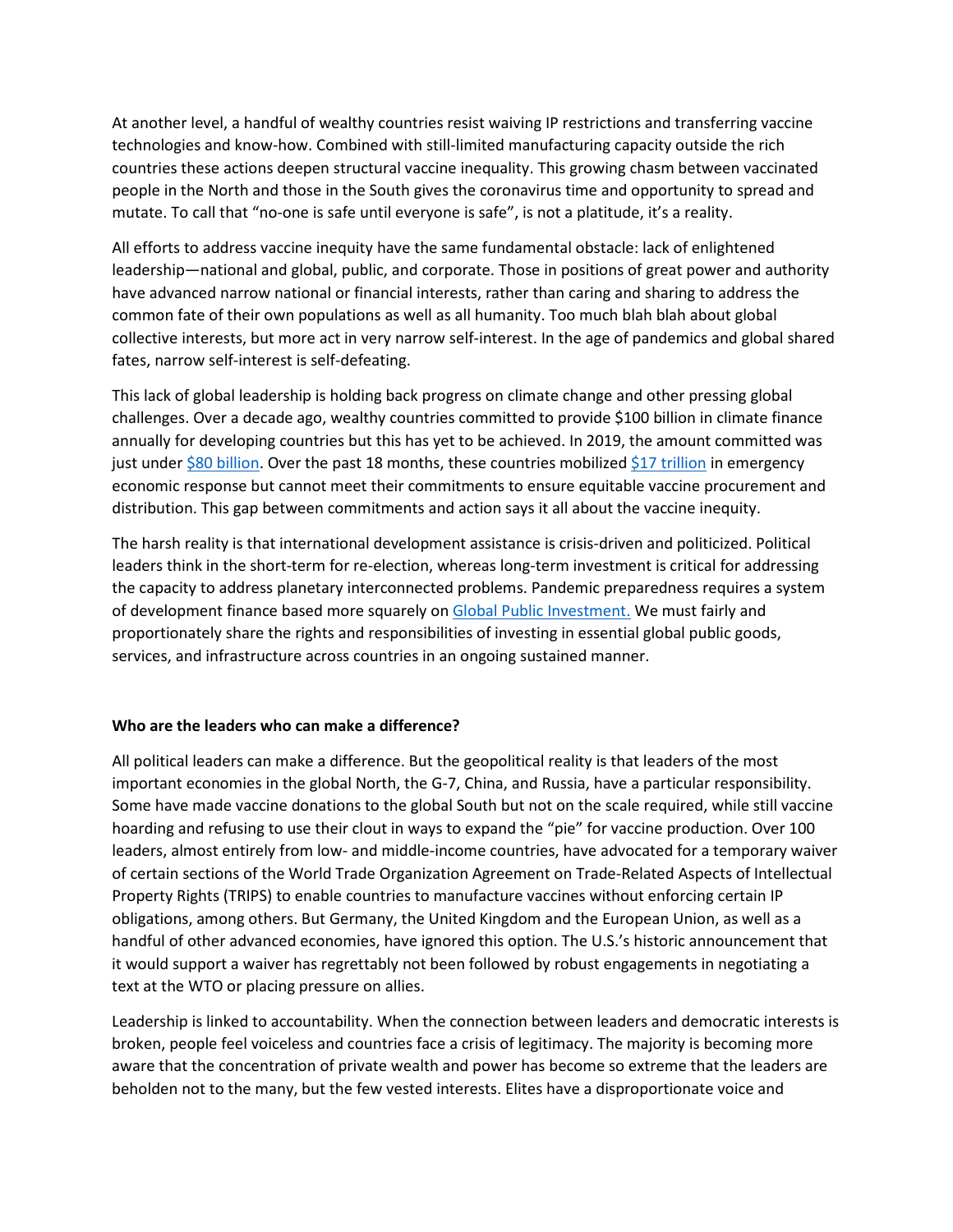influence on political decisions, that are not well aligned with the rest of humanity's interests. Ironically, capital markets have continued to soar even as swathes of populations across North and South face loss of livelihoods, as well as basic unmet needs, such as food, housing, health, and jobs.

Covid made this legitimacy crisis even worse, with perceptions that most governments are unable to address urgent challenges. Paradoxically, that has pushed governments to respond with immediate, populist decisions that may appear as protecting their own citizens when in fact they are making things worse—even if measured by self-interested standards.

### **Ethics versus self-interest in a globalized world**

Strong ethical arguments have been made by the WHO and U.N. leaders, human rights bodies, African leaders, academics, and civil society activists about the responsibility of rich countries to provide assistance to poorer countries, to ensure that vaccines are distributed equitably, and to ensure that their actions do not impede a fairer system of production and distribution of vaccines. However, the pandemic has revealed that solidarity fails in times of scarcity, just when it is most needed as vaccine scarcity endangers the whole world.

The case for leaders of wealthy countries to act and not just talk is overwhelming. The cost-benefit analysis is clear: a May 2021 [IMF staff note](https://www.imf.org/en/Publications/Staff-Discussion-Notes/Issues/2021/05/19/A-Proposal-to-End-the-COVID-19-Pandemic-460263) calculated that it would cost \$50 billion to vaccinate at least 40% of the world population by the end of 2021 and at least 60% by the first half of 2022. The potential benefits of a faster end to the pandemic were estimated to be approximately \$9 trillion. Moreover, the IMF estimates that advanced economies would benefit from an additional \$1 trillion in tax revenues.

These projections should be taken to heart by institutional investors as well as governments. Failure to act is likely to incur greater economic costs in the medium term.

Vaccine inequity and the continued use of confinement, movement restrictions, and shuttering of employment in certain sectors also has a national security cost, with [reports](https://acleddata.com/2021/04/01/a-year-of-covid-19-the-pandemics-impact-on-global-conflict-and-demonstration-trends/) over the last year of a rise in the number of demonstrations and violence in both developing and developed countries.

## **Ways forward**

Leaders could take several short-term concrete steps, based on enlightened self-interest, to combat the urgent problem of vaccine inequity and in the longer term to help address broader inequalities

In the short term, in order to achieve 40% vaccination rates around the world by December 2021, the following actions should be taken:

- 1. Supply and distribution of vaccines must be ramped up.
- 2. Steps to decentralize manufacturing, such as th[e announcement](https://www.who.int/news/item/21-06-2021-who-supporting-south-african-consortium-to-establish-first-covid-mrna-vaccine-technology-transfer-hub) of the establishment in WHO-South Africa mRNA technology transfer hub that will allow for greater and more diversified vaccines manufacturing capability, must be accelerated, including by participation of companies with advanced mRNA technology.
- 3. Leaders in developed countries should delay booster shots. Enabling people in the Global South to be vaccinated will have a larger positive impact on the spread of the virus by reducing